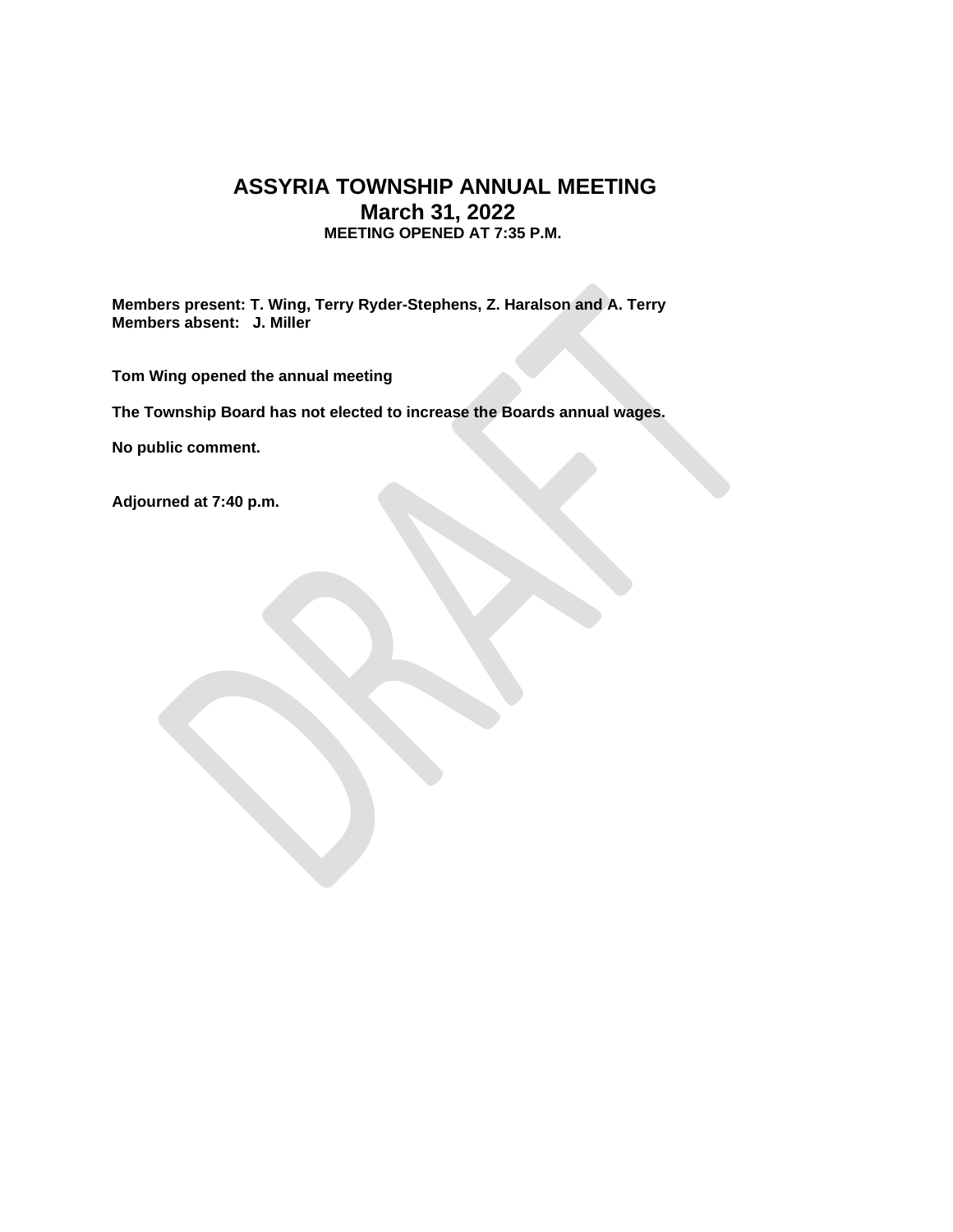## ASSYRIA TOWNSHIP FY2023 BUDGET HEARING March 31, 2022. The meeting was called to order at 7:41 P.M.

Members present: T. Wing, Terry Ryder-Stephens, Z. Haralson and A. Terry Members absent: J. Miller

PUBLIC COMMENT: None

The Barry County Road Commission explained their four year Assyria Township Road Plan, providing the Board is willing to approve the funding.

Motion made by A. Terry, supported by T. Wing to approve the additional funds for the roads.

Roll Call Vote

- T. Wing YES Z. Haralson YES T. Ryder-Stephens YES
- A. Terry YES

Meeting adjourned at 7:50 P.M.

Moved on to the regular board meeting.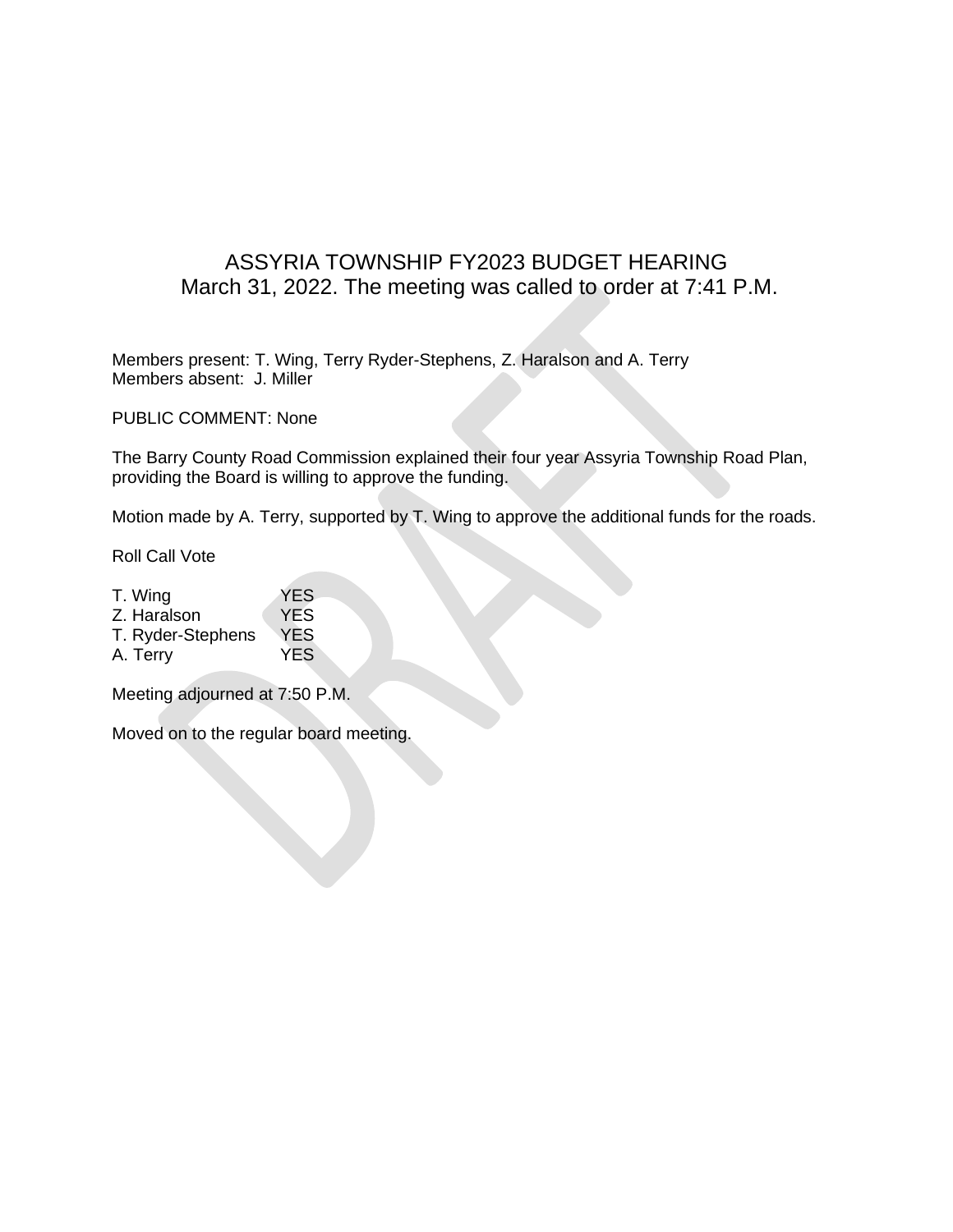Assyria Township Board Minutes March 31, 2022

A regular meeting of the Assyria Township Board was held at the Assyria Township Hall on, March 31, 2022. The meeting was called to order at 7:51 p.m. and the Pledge of Allegiance was recited prior to starting the annual meeting.

Members present: T. Wing, T. Ryder-Stephens, Z. Haralson and A. Terry Members absent: J. Miller

COUNTY COMMISSIONER: Absent

PUBLIC COMMENT: None

 $CI$  FRK:

Motion made by A. Terry, supported by T. Wing to approve the minutes. All members vote yes.

There will be an election in May for Hastings School residents only.

TREASURER:

Motion made by T. Ryder-Stephens, supported by Z. Haralson to pay the bills. All members vote yes

Trustee: Z. Haralson:

Bellevue Firefighters are having a fundraiser, they are installing the green house number signs and smoke detectors.

SUPERVISOR:

Motion made by T. Wing, supported by T. Ryder Stephens to approve the 2022-2023 Assyria Township Budget.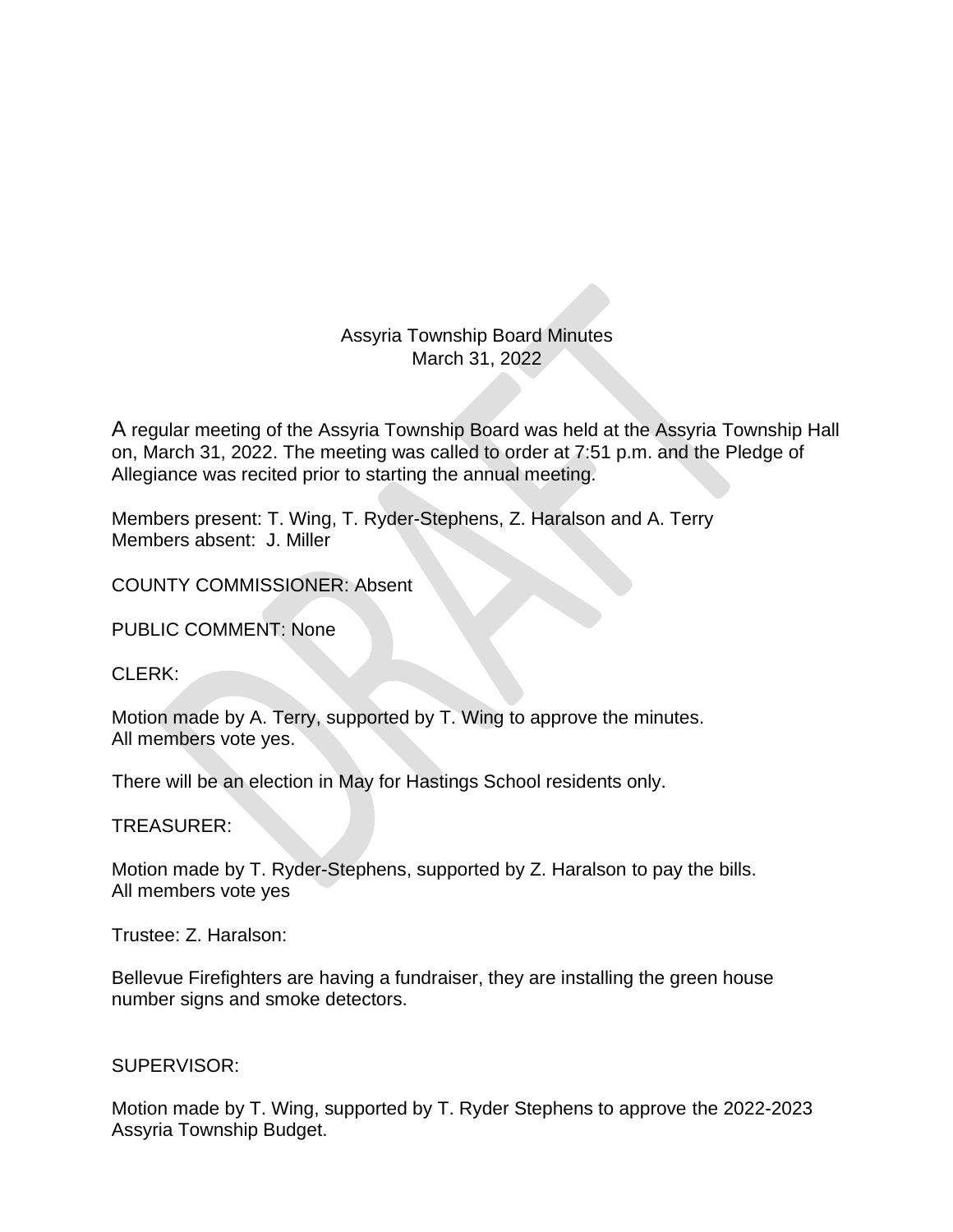Roll Call Vote

| T. Wing           | <b>YES</b> |
|-------------------|------------|
| Z. Haralson       | YES.       |
| T. Ryder-Stephens | <b>YES</b> |
| A. Terry          | YES.       |

Motions made by T. Wing , supported by Z. Haralson to purchase an announcement posting case to be installed on the outside of the building.

Public Comment: None

Meeting adjourned at 8:25 p.m.

Respectfully submitted

## Annette Terry Assyria Township Clerk

| 03/31/2022 | 10916 | <b>Annette Terry</b>                           | Salary                           | $-746.78$   |
|------------|-------|------------------------------------------------|----------------------------------|-------------|
| 03/31/2022 | 10917 | Glenda J. Acker                                | Salary                           | $-80.17$    |
| 03/31/2022 | 10918 | Heidi Bartha                                   | Salary                           | $-23.09$    |
| 03/31/2022 | 10919 | James D Miller                                 | Salary                           | $-107.85$   |
| 03/31/2022 | 10920 | Roger L Smith                                  | Salary                           | $-1,082.54$ |
| 03/31/2022 | 10921 | <b>Terry Ryder-Stephens</b>                    | Salary                           | $-862.57$   |
| 03/31/2022 | 10922 | Thomas J Wing                                  | Salary                           | $-582.34$   |
| 03/31/2022 | 10923 | Zachary Haralson                               | Salary                           | $-107.85$   |
| 03/31/2022 | 10924 | GDH & Sons LLC                                 | Salary                           | $-1,440.58$ |
| 03/31/2022 | 10925 | Spectrum Printers Inc.                         | Election supplies                | $-281.66$   |
| 03/31/2022 | 10926 | Glenda Acker                                   | Election equipment               | $-380.54$   |
| 03/31/2022 | 10927 | <b>Bellevue Community Fire</b><br><b>Board</b> | Fire & Medical Jan to March 2022 | $-8,000.00$ |
| 03/31/2022 | 10928 | The Reminder                                   | <b>BOR &amp; Annual meeting</b>  | $-323.46$   |
| 03/31/2022 | 10929 | Laurie Tamez CPA PLC                           | <b>Accounting Services</b>       | $-600.00$   |
| 03/31/2022 | 10930 | <b>Terry Ryder Stephens</b>                    | Mileage                          | $-202.41$   |
| 03/31/2022 | 10931 | <b>Barry County Telephone</b>                  | Telephone/Internet               | $-166.29$   |
| 03/31/2022 | 10932 | <b>Consumers Energy</b>                        | Electric                         | $-80.97$    |
| 03/31/2022 | 10933 | <b>Edward Bartha</b>                           | BOR, Training and mileage        | $-339.48$   |
| 03/31/2022 | 10934 | Nicole Ryder Stephens                          | <b>BOR</b>                       | $-225.00$   |